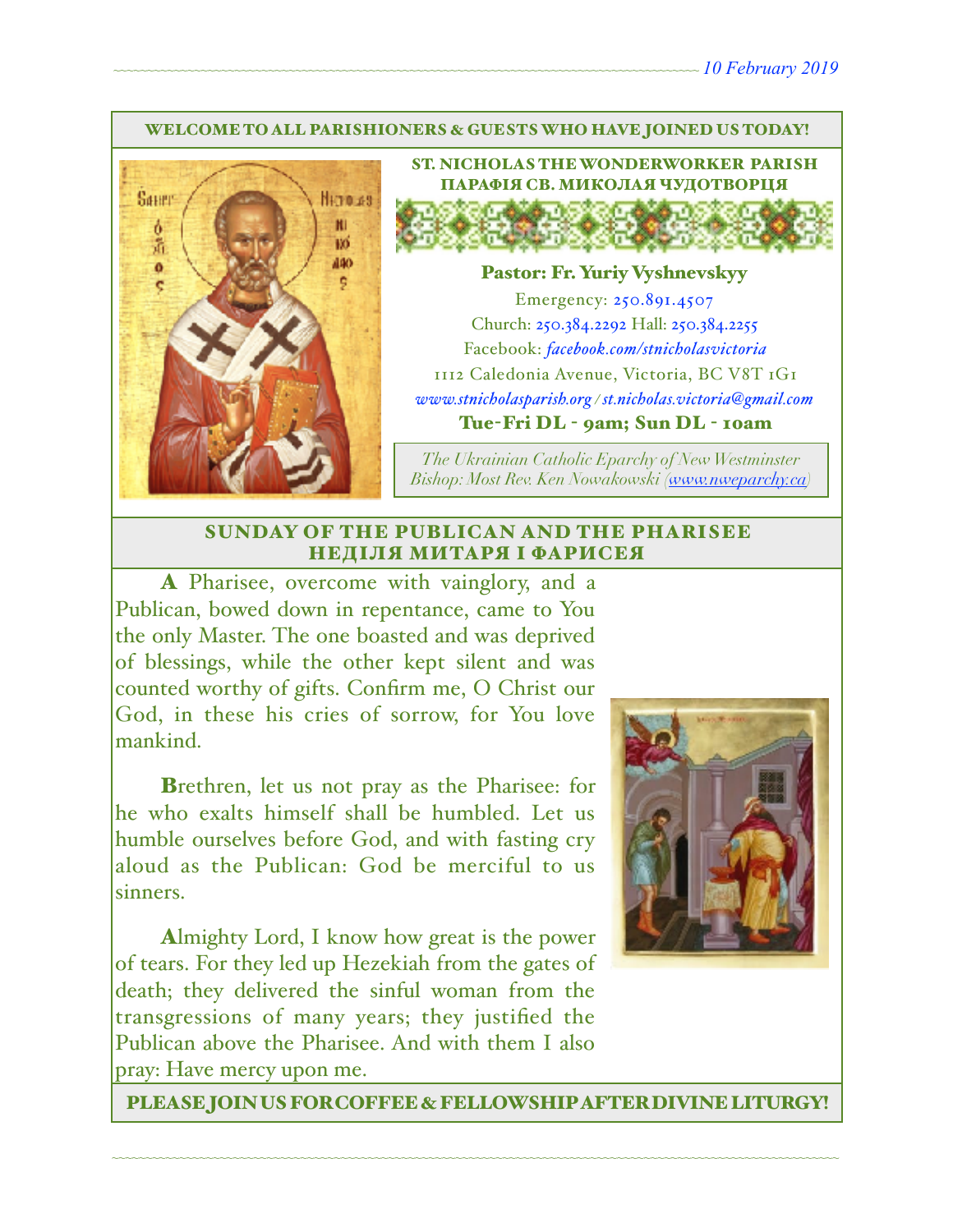| <b>SUNDAY HYMNS</b>                                                                                                                      |                                                                         |                                                   |                                                             |                          |          |  |
|------------------------------------------------------------------------------------------------------------------------------------------|-------------------------------------------------------------------------|---------------------------------------------------|-------------------------------------------------------------|--------------------------|----------|--|
| <b>OPENING HYMN</b>                                                                                                                      |                                                                         | Lord of All Mercy pg. 1000 (Anthology of Worship) |                                                             |                          |          |  |
| <b>COMMUNION HYMN</b>                                                                                                                    |                                                                         | Витай Між Нами / With Solemn Greeting pg. 244-245 |                                                             |                          |          |  |
| <b>CLOSING HYMN</b>                                                                                                                      |                                                                         | Боже Великий Єдиний рg. 264                       |                                                             |                          |          |  |
| Please join us today in singing our Sunday hymns!                                                                                        |                                                                         |                                                   |                                                             |                          |          |  |
| <b>SUNDAY &amp; DAILY SCHEDULE</b>                                                                                                       |                                                                         |                                                   |                                                             |                          |          |  |
| <b>SUNDAY, February 10</b>                                                                                                               |                                                                         |                                                   | Divine Liturgy - for the Parishioners of St Nicholas Parish |                          | 10:00 AM |  |
| MONDAY, February 11                                                                                                                      |                                                                         |                                                   | <b>NO SERVICESS</b>                                         |                          |          |  |
| TUESDAY, February 12                                                                                                                     |                                                                         | Divine Liturgy of St. John Chrysostom             |                                                             |                          |          |  |
| <b>WEDNESDAY, February 13</b>                                                                                                            |                                                                         | Divine Liturgy of St. John Chrysostom             |                                                             |                          | 9:00 AM  |  |
| THURSDAY, February 14                                                                                                                    |                                                                         | Divine Liturgy of St. John Chrysostom             |                                                             |                          | 9:00 AM  |  |
| FRIDAY, February 15                                                                                                                      |                                                                         |                                                   | Divine Liturgy of St. John Chrysostom                       |                          | 9:00 AM  |  |
| <b>SATURDAY, February 16</b>                                                                                                             |                                                                         | <b>NO SERVICESS</b>                               |                                                             |                          |          |  |
| <b>SUNDAY, February 17</b>                                                                                                               | Divine Liturgy - for the Parishioners of St Nicholas Parish<br>10:00 AM |                                                   |                                                             |                          |          |  |
| Please Note: to request a Divine Liturgy for a special intention, please see Fr. Yuriy to arrange for it!                                |                                                                         |                                                   |                                                             |                          |          |  |
| <b>SUNDAY EPISTLE READERS</b>                                                                                                            |                                                                         |                                                   |                                                             |                          |          |  |
| <b>DATE</b>                                                                                                                              | <b>READING</b>                                                          | <b>UKRAINIAN</b>                                  |                                                             | <b>ENGLISH</b>           |          |  |
| <b>SUNDAY, February 10</b>                                                                                                               | 2 Tim. 3:10-15                                                          |                                                   | Yuliya Pelekhata                                            | <b>William Vanderven</b> |          |  |
| SUNDAY, February 17                                                                                                                      | 1 Cor. 6:12-20                                                          | Dmytro Maksymiv                                   |                                                             | Marian Chalifoux         |          |  |
| <b>SUNDAY, February 24</b>                                                                                                               | 1 Cor. 8:8-9:2                                                          | Kateryna Yaremyn                                  |                                                             | <b>Robert Herchak</b>    |          |  |
| <b>SUNDAY, March 3</b>                                                                                                                   | Rm. 13:11-14:4                                                          | Glikeria Iwanuck                                  |                                                             | <b>Bryan Melnyk</b>      |          |  |
| Thank you, Epistle readers, for your service in proclaiming God's Word!                                                                  |                                                                         |                                                   |                                                             |                          |          |  |
| <b>2018 PARISH COUNCIL EXECUTIVE</b>                                                                                                     |                                                                         |                                                   | <b>PASTORAL MINISTRY &amp; HOLY MYSTERIES</b>               |                          |          |  |
|                                                                                                                                          |                                                                         |                                                   |                                                             |                          |          |  |
| SECRETARYRichard DeMerchant - 250.893.3484                                                                                               |                                                                         |                                                   |                                                             |                          |          |  |
|                                                                                                                                          |                                                                         |                                                   | BAPTISMSby appointment                                      |                          |          |  |
| MARRIAGESsix months notice should<br>FINANCIAL SECRETARYDavid Newberry - 250.598.8197<br>be given to the parish priest, and he should be |                                                                         |                                                   |                                                             |                          |          |  |
| FUNDRAISING/HALL RENTALRobert Herchak - 250.386.7872<br>contacted before any other arrangements are made                                 |                                                                         |                                                   |                                                             |                          |          |  |
| MAINTENANCEMurray Chapman - 250.658.4769<br>FUNERALSby appointment                                                                       |                                                                         |                                                   |                                                             |                          |          |  |
| LITURGICAL COMMITTEEMotria Koropecky - 250.658.3051                                                                                      |                                                                         |                                                   |                                                             |                          |          |  |
| MEMBER AT LARGECindy Lazaruk - 778.677.9072                                                                                              |                                                                         |                                                   |                                                             |                          |          |  |
| <b>Bequests &amp; Wills:</b> Leaving a bequeath is a process of giving a donation through your will. It is                               |                                                                         |                                                   |                                                             |                          |          |  |
| simply a distribution from your estate to a charitable organization through your last will and testament. It                             |                                                                         |                                                   |                                                             |                          |          |  |
| can be as small or as large a donation as you wish. It is important that you talk to your lawyer about the                               |                                                                         |                                                   |                                                             |                          |          |  |
| process. In your kindness please remember St Nicholas the Wonderworker Ukrainian Catholic Church in                                      |                                                                         |                                                   |                                                             |                          |          |  |
| your bequeath and will. If anyone wishes to make such a bequeath in their will, the following clause may                                 |                                                                         |                                                   |                                                             |                          |          |  |
| be included or added to a will: "I give, devise, and bequeath to St Nicholas the Wonderworker Ukrainian                                  |                                                                         |                                                   |                                                             |                          |          |  |
| Catholic Parish - 1112 Caledonia Avenue, Victoria BC, V8T 1G1, the sum of \$ (or % of my                                                 |                                                                         |                                                   |                                                             |                          |          |  |
| estate), to be used for the benefit of the parish and it's pastoral activities."                                                         |                                                                         |                                                   |                                                             |                          |          |  |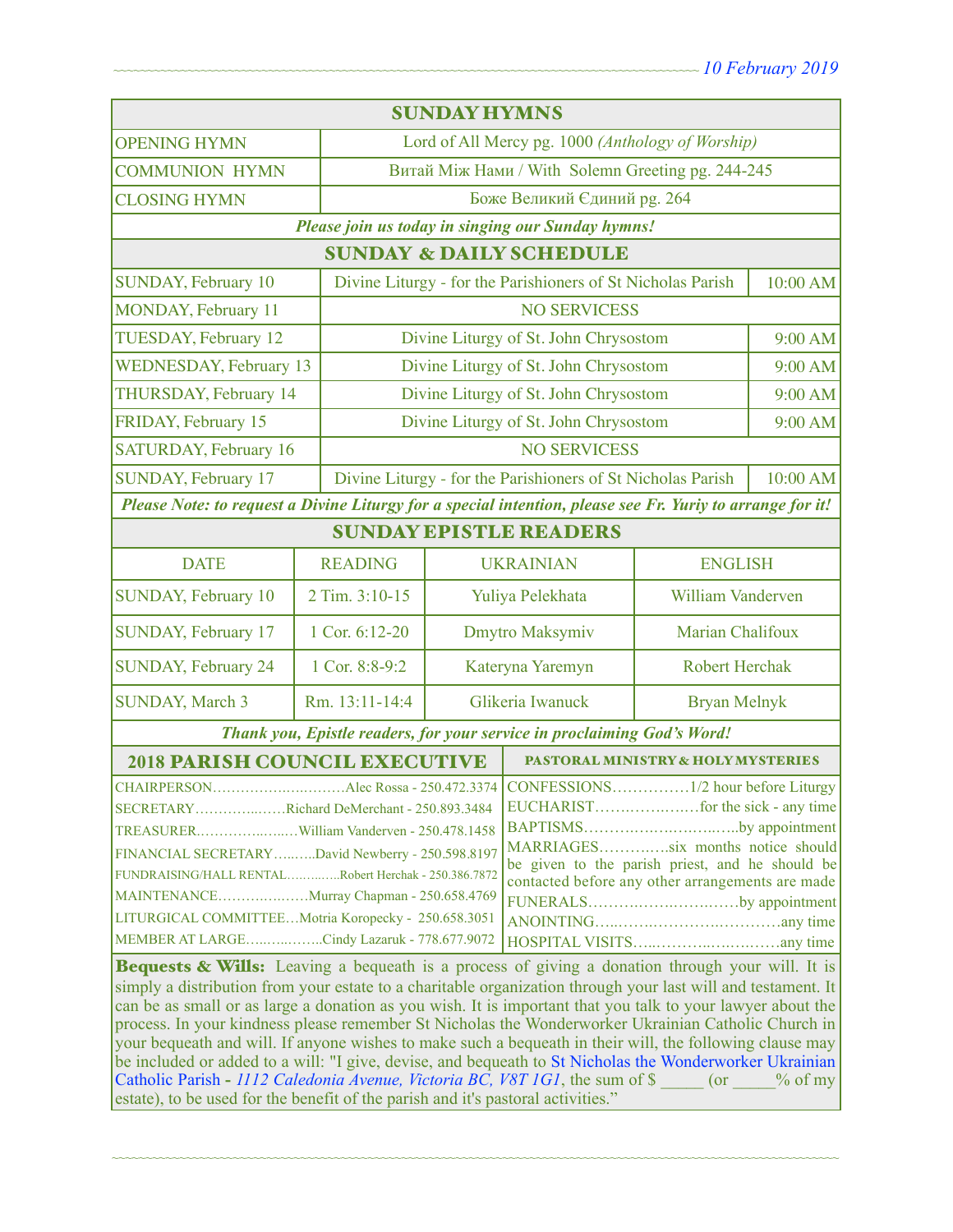# **Vibrant Parish Prayer**

**O** God, Creator of Heaven and Earth! Because of your indescribable love for us, you sent your Only-Begotten Son, Our Lord and Saviour, Jesus Christ - The Way, The Truth, and The Life and our Salvation. In His name, we turn to You. Strengthen our hearts and minds in Christian love and in unity of purpose as we strive to build a Vibrant Parish. Give us the grace to model our lives according to the Word of God. Instill in us the desire to pray and to celebrate the Holy Mysteries as one Christian Family in our Parish Community. Inspire us to follow Your great command to be a servant to the less fortunate among us! Grant this, O Lord, through the mercies and love for mankind of Your Only-Begotten Son with whom You are blessed, together with Your All-Holy, Good and Life-Giving Spirit, now and forever and ever. Amen!



# **St. Nicholas Parish**

**A Place To Encounter The Living Christ** Through the word, the Holy Mysteries & Prayer, Serving One's Neighbor, Leadership Fostering & Serving Unity and Missionary Spirit (His Beatitude Sviatoslav)



# **Молитва Живої Парафії**

**Г**осподи Ісусе Христе, Пастирю Добрий, як колись Ти пригорнув заблуканих овечок, щоб вони пізнали Твій голос і були Твоїм стадом, так і сьогодні глянь ласкаво з небесних висот на нашу парафію та зішли на неї Твого Святого Духа, щоб вона була місцем пізнання радості Доброї Новини. Скріплюй нас Твоєю присутністю та єднай нас кожночасно в молитві. Даруй нам духа служіння ближньому, щоб у нашій парафії кожний міг зустріти Тебе, милостивого Бога. Благослови наш духовний провід Твоєю мудрістю і дай, щоб ніхто з нас не шкодував ні часу, ні талантів, ні матеріальних дібр для розбудови Твого царства. Єднай нас у мирі та злагоді, щоб ми були Твоєю спільнотою любові. Всели в нас місійного духа, щоб ми стали тим світилом євангельського слова, молитви і добрих діл, що кличе кожного до участі в Божественному житті, щоб славилося, Спасе, Твоє Ім'я з безначальним Твоїм Отцем та пресвятим, благим і животворящим Твоїм Духом нині, і повсякчас, і на віки віків. Амінь.

# DIVINE LITURGY PROPERS

*The Divine Liturgy - An Anthology for Worship: Liturgy - pg. 270-318; propers - pg. 345, 602 The Liturgy prescribed for today is that of St. John Chrysostom.* 

**Troparion, Tone 5:** Let us the faithful acclaim and worship the Word,\* co-eternal with the Father and the Spirit,\* and born of the Virgin for our salvation.\* For He willed to be lifted up on the cross in the flesh, to suffer death\* and to raise the dead by His glorious resurrection.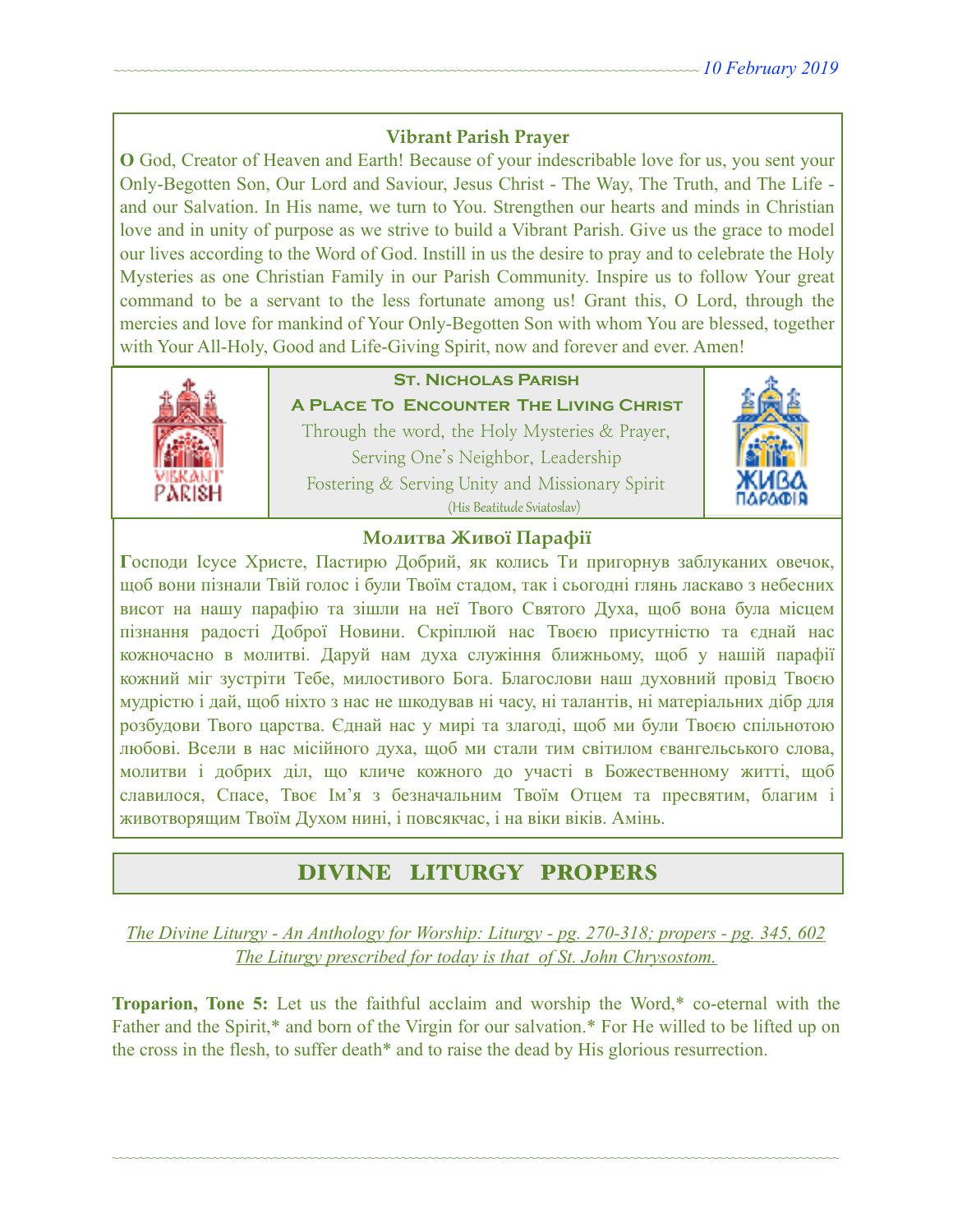**Glory: Now: Kontakion, Tone 3:** Let us bring sighs of sorrow to the Lord as did the Publican\* and approach the Master as sinners,\* for He desires salvation for everyone.\* He grants forgiveness to all who repent.\* For as God, the One-who-is, co-eternal with the Father, He became flesh for us.

**Prokeimenon, Tone 5:** You, O Lord, will guard us and will keep us<sup>\*</sup> from this generation and for ever. *Verse:* Save me, O Lord, for there is no longer left a just man.

**Epistle - 2 Timothy 3:10-15 - A Reading from the second Letter of Saint Apostle Paul to Timothy:** Timothy my son, now you have observed my teaching, my conduct, my aim in life, my faith, my patience, my love, my steadfastness, my persecutions, and my suffering the things that happened to me in Antioch, Iconium, and Lystra. What persecutions I endured! Yet the Lord rescued me from all of them. Indeed, all who want to live a godly life in Christ Jesus will be persecuted. But wicked people and impostors will go from bad to worse, deceiving others and being deceived. But as for you, continue in what you have learned and firmly believed, knowing from whom you learned it, and how from childhood you have known the sacred writings that are able to instruct you for salvation through faith in Christ Jesus.

**Alleluia, Tone 5:** *Verse:* Your mercies, O Lord, I will sing for ever; from generation to generation I will announce Your truth with my mouth. *Verse:* For You have said: Mercy shall be built up for ever; in the heavens Your truth shall be prepared.

**Gospel - Luke 18:10-14 -** *The Lord told this parable:* "Two people went up to the temple area to pray; one was a Pharisee and the other was a tax collector. The Pharisee took up his position and spoke this prayer to himself, 'O God, I thank you that I am not like the rest of humanity – greedy, dishonest, adulterous – or even like this tax collector. I fast twice a week, and I pay tithes on my whole income.' But the tax collector stood off at a distance and would not even raise his eyes to heaven but beat his breast and prayed, 'O God, be merciful to me a sinner.' I tell you, the latter went home justified, not the former; for everyone who exalts himself will be humbled, and the one who humbles himself will be exalted."

**Communion Hymn:** Praise the Lord from the heavens;\* praise Him in the highest.\* Alleluia, alleluia,\* alleluia.

**Prayer After Holy Communion:** Having been made worthy to partake in a mystical way of Your immaculate Body and precious Blood, O Christ our God, I acclaim and bless, worship and glorify You, and proclaim the greatness of Your saving acts, now and for ever and ever. Amen. *(more Prayers After Holy Communion on pg. 324-326 in the Anthology book).* 

 $\left| \diamond \right| \diamond \left| \diamond \right|$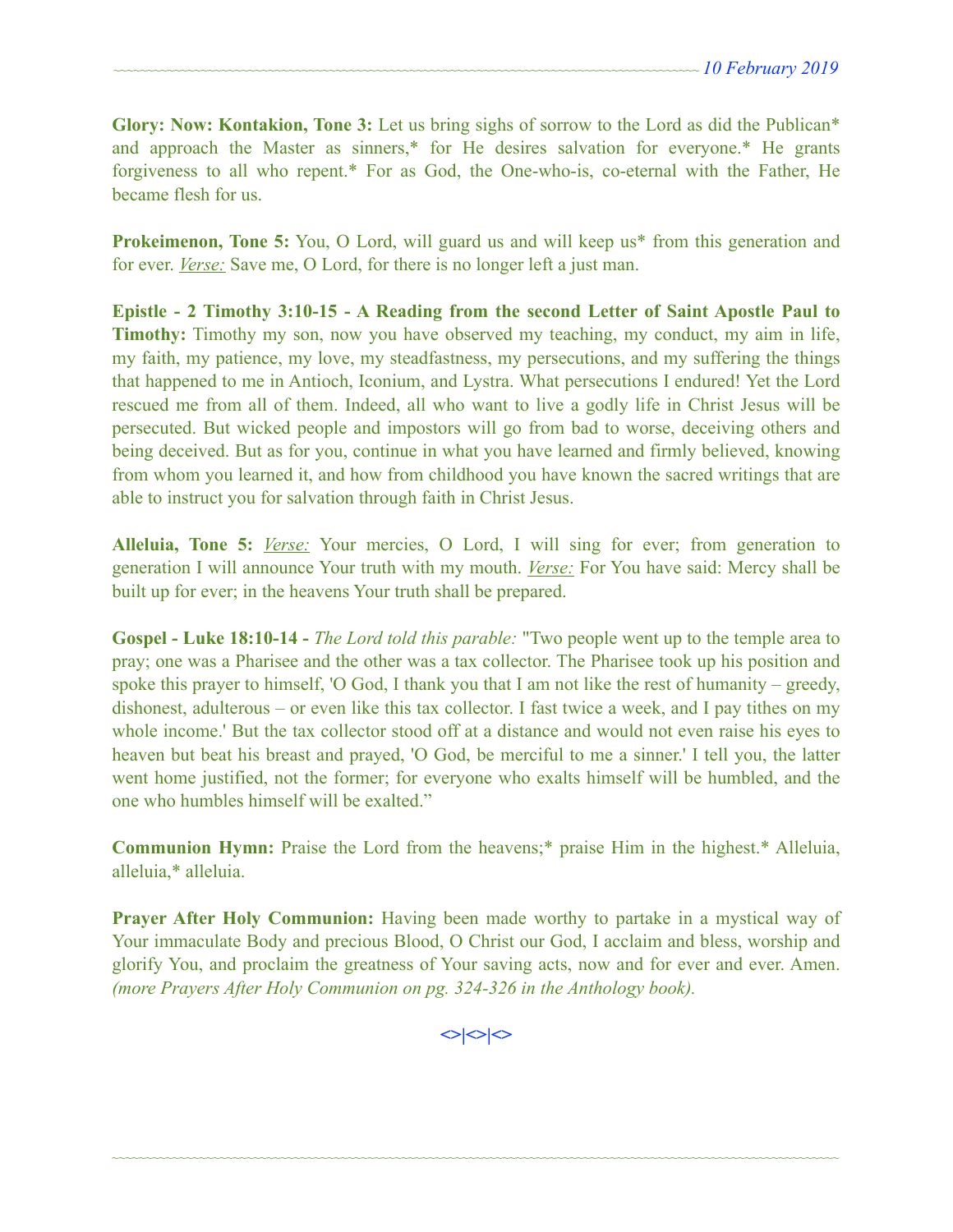**Тропар, глас 5:** Рівнобезначальне з Отцем і Духом Слово,\* що від Діви народилося на спасіння наше,\* прославмо, вірні, і поклонімся,\* бо Воно благозволило тілом зійти на хрест\* і смерть перетерпіти, і воскресити померлих\* славним воскресінням Своїм.

**Слава: І нині:** Кондак, глас 3: Зітхання митарські принесім Господеві\* і до нього приступім, грішні, як до Владики;\* він бо хоче спасення всіх людей,\* він відпущення подає всім, що каються,\* бо ради нас він воплотився – Бог сущий, Отцю собезначальний.

**Прокімен, глас 5:** Ти, Господи, збережеш нас і захистиш нас\* від роду цього і повік. *Стих:* Спаси мене, Господи, бо не стало праведного.

**Апостол - 2 Тм. 3:10-15 -** До Тимотея друге послання Святого Апостола Петра читання: Сину Тимотею, ти ж слідував моїй науці, моїй поведінці, моїй настанові, вірі, довготерпеливості, любові, постійності, у переслідуваннях, у стражданнях, які були спіткали мене в Антіохії, в Іконії та в Лістрі. Яких то переслідувань не переніс я на собі! А від усіх Господь мене визволив! Та й усі, що побожно хочуть жити у Христі Ісусі, будуть переслідувані. А лихі люди й дурисвіти будуть чим далі, тим до гіршого посуватися, зводячи інших, і самі зведені. Ти ж тримайся того, чого навчився і в чому переконався. Відаєш бо, від кого ти навчився, і вже змалку знаєш Святе Письмо, яке вірою у Христа Ісуса може тобі дати мудрість на спасіння.

**Алилуя, глас 5:** *Стих:* Милості Твої, Господи, оспівуватиму повік, і з роду в рід сповіщу устами моїми Твою вірність. *Стих:* Бо сказав Ти: Повік милість збудується, на небесах приготовиться істина Твоя.

**Євангеліє - Лука 18:10-14 -** *Сказав Господь притчу оцю:* "Два чоловіки зайшли в храм помолитись: один був фарисей, а другий – митар. Фарисей, ставши, молився так у собі: Боже, дякую тобі, що я не такий, як інші люди – грабіжники, неправедні, перелюбці, або як оцей митар. Пощу двічі на тиждень, з усіх моїх прибутків даю десятину. А митар, ставши здалека, не смів і очей звести до неба, тільки бив себе в груди, кажучи: Боже, змилуйся надо мною грішним! Кажу вам: Цей повернувся виправданий до свого дому, а не той; бо кожний, хто виноситься, буде принижений, а хто принижується, – вивищений."

**Причасний:** Хваліте Господа з небес,\* хваліте Його на висотах. Алилуя, алилуя, алилуя.

**Молитва По Святім Причастю:** Таїнственно удостоївшись бути причасником Твого пречистого тіла і чесної крови, Христе Боже, оспівую і благословлю, поклоняюся, і славлю, і величаю спасіння Твої, Господи, нині і повсякчас, і на віки вічні. Амінь. *(більше Молитов По Святім Причастю на ст. 80-87 в маленькій книжечці "Божественна Літургія")*.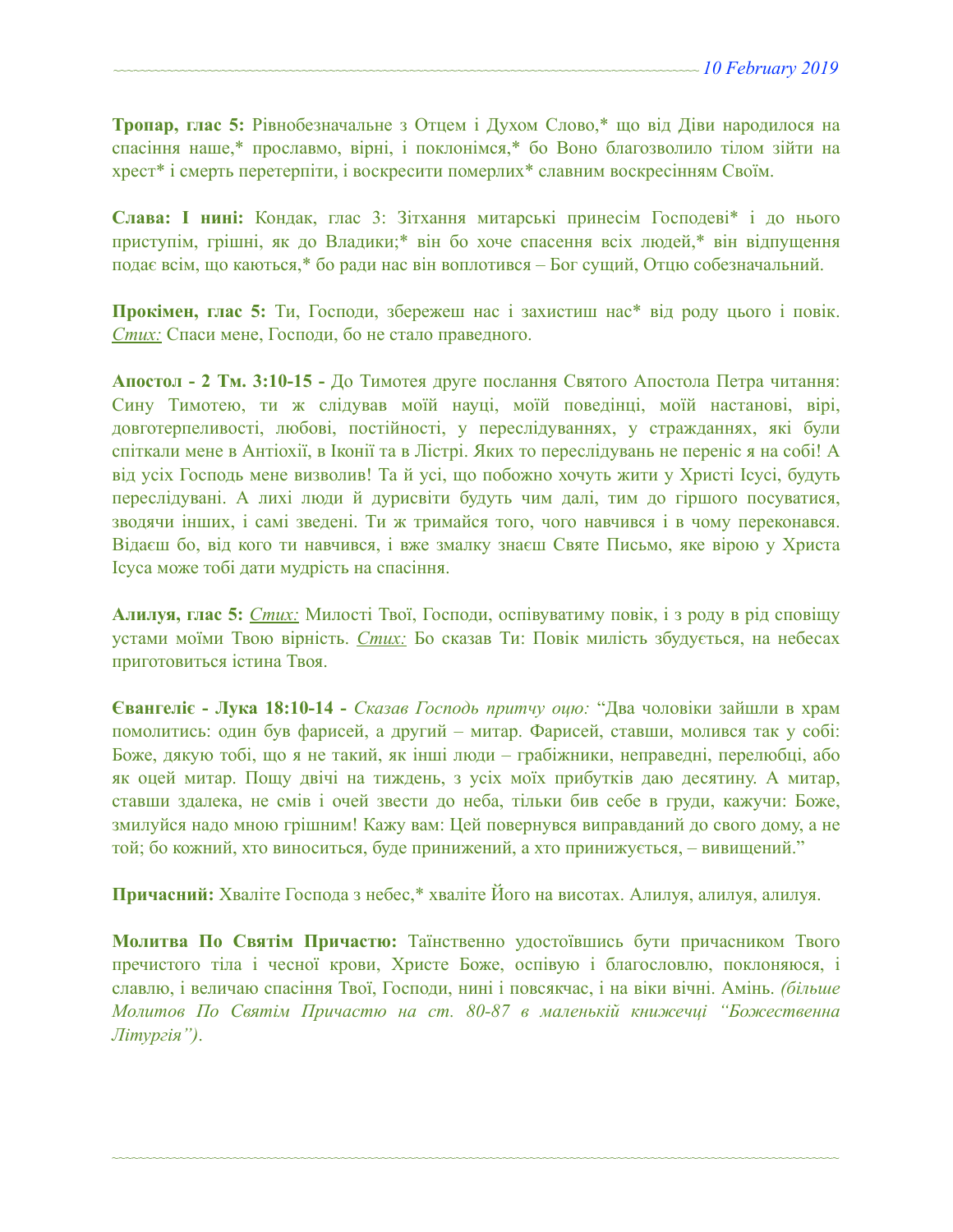# ANNOUNCEMENTS

#### ✦**TODAY AFTER LITURGY -** ANNUAL GENERAL MEETING

- ✦**HAPPY BIRTHDAY** to KATERYNA YAREMYN and all those who celebrated their birthdays this past week. May the Lord Our God continue to bless you abundantly and the Holy Mother of God protects you at all times. Многая Літа!
- ✦**FIRST CONFESSION & SOLEMN HOLY COMMUNION PREPARATION:** Dear friends, as of the first Sunday of lent St. Nicholas parish will be having classes preparing children 7 years of age or older for their first sacrament of Confession and their Solemn Holy Communion. If you have a child in your family or maybe you know someone that would like their child to receive these sacraments please let us know. The classes will be taking place during 6 Sundays of Lent: March 10, 17, 24 31 and April 7, 14 (the classes will be taking place during Liturgy (0.5 hrs) & after Liturgy (0.5 hrs). For more information and to register please contact Marian Chalifoux @ 250.383.9374 or Fr. Yuriy at 250.384.2292 or [st.nicholas.victoria@gmail.com](mailto:st.nicholas.victoria@gmail.com)
- ✦**PRAYER REQUEST:** Please keep in your prayers GORD HRYHORYSHEN and other members of our parish, our family and friends who are ailing, in hospitals, nursing homes and those who are not able to join actively in their community.
- ✦**ST. NICHOLAS BOOK STORE:** The Divine Liturgy An Anthology of Worship **\$25**; "Christ Our Pascha" Catechism of the Ukrainian Catholic Church/"Христос Наша Пасха" Катехизм Української Католицької Церкви - **\$25**; "Sing to Our God" hymn book - **\$15**; Молитовник "Прийдіте Поклонімся" - **\$10;** "The Rosary - The Prayer Rule of the Mother of God in the Ukrainian Catholic Church" - **\$10.**
- ✦**PARISH CALENDAR OF BIRTHDAYS & ANNIVERSARIES:** If you would like to be included in our Parish Calendar of Birthday and Anniversary celebrations, please put date in our calendar located at the church vestibule. Each week, we will list the names in our parish bulletin so we can celebrate these happy occasions together!
- ✦**JOIN OUR CHOIR:** Do you enjoy singing? Please consider joining our St Nicholas Parish Choir and remember that we ALWAYS looking for new members! Contact Motria Koropecky for details at 250.658.3051.
- ✦**CATECHISM ANNOUNCEMENT:** "*And they were bringing to Him also the infants, in order that He may be touching them; but after the disciples saw it, they rebuked them. But Jesus called them to Himself and said, Let alone the little children to come to Me, and cease hindering them; for of such is the kingdom of God*." We are happy to welcome all children to our St. Nicholas The Wonderworker catechism program. Weekly classes are scheduled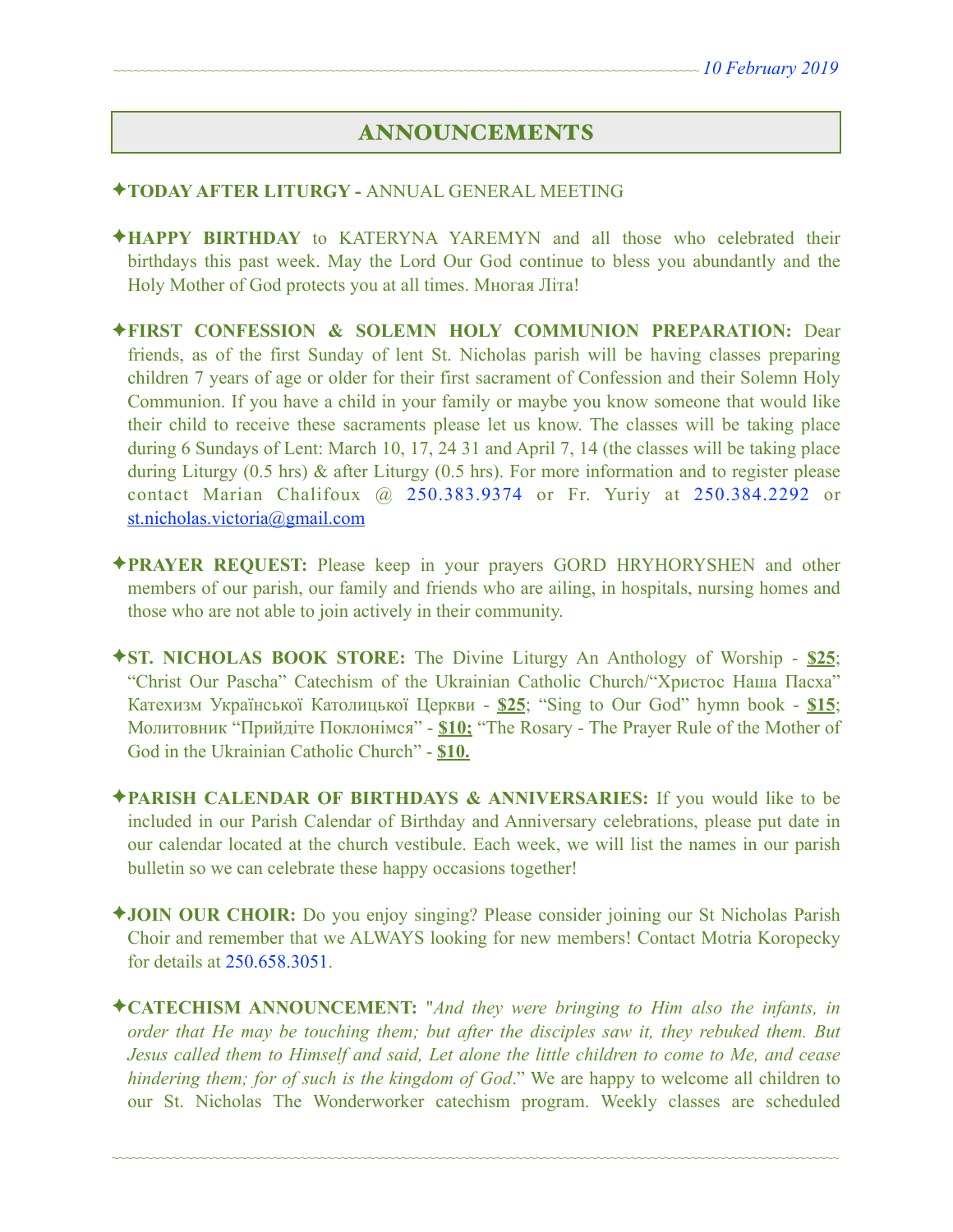Sunday morning during Divine Liturgy. We want your children to learn more about their Catholic faith, sacred scripture, feast days, and religious practices and customs of the Ukrainian Catholic church. If you have any questions, please do not hesitate to contact Marian Chalifoux at 250.507.1005.

- ✦**THRIFTY'S PRE-PAID FOOD CARDS** We all have to buy groceries. Why not have 6% of it returned back to the church at no extra charge! Cards are available in \$100, \$200, and \$500 denominations. Talk to Alec after today's liturgy to pre- order your cards. We need to sell A LOT of them! We encourage you to consider purchasing them for yourselves as gifts too.
- ✦**BE A STEWARD:** Have you ever wondered what more can you do to help our parish? Here are some suggestions: **Steward** of property security; **Steward** of grounds cleaning; **Steward** of cleaning church; **Steward** of church linen; **Steward** of outreach; **Steward** of caring; **Steward** of prayer; **Steward** of service. Quite often, our homebound or senior members, once active in their younger years, want to find purpose in their senior years. It's not only about doing but about "BEING" present to others. Contact Fr. Yuriy **OR** Darlene DeMerchant for more information. You will be amazed how "BEING" can make a difference.
- ✦**PARISH LIBRARY:** please visit our parish library and browse through the books on spirituality, church history, iconography, history of the Ukrainians in Canada, children's books and more… The library is located in the church vestibule. Please use a library book sign out form when borrowing a book.
- ✦**SUNDAY COFFEE VOLUNTEERS** act as hosts and serve light refreshments following the Sunday morning Divine Liturgy, providing an opportunity for the faithful to socialize with friends and visitors following their shared worship experience. We thank all of our parishioners who kind volunteer to serve refreshments. Whether you are new to the Parish, or are a longtime members, please join us for coffee. Please speak with Robert if you would like to volunteer.
- ✦**WE SHARE THE AIR:** Please keep it healthy and fragrant free. Someone in this area is scent-sitive. The chemicals used in scented products can make some people sick, especially those with fragrance sensitivities, asthma, allergies and other respiratory ailments. PLEASE DO NOT \*wear perfume, cologne, lotion, aftershave and other fragrances; \*USE unscented personal care products. Be Sensitive to Others. Thank you for your understanding. *St. Nicholas parish.*
- ✦**FEBRUARY 3, SUNDAY DONATIONS**  Coffee: \$40.50; Vigil lights: \$18.65; Loose collection: \$30.00; Envelope collection: \$614.55; Pre-authorized donations Jan 28 to Feb 3: \$345.00; Candles: \$26.00 **TOTAL: \$1,074.70**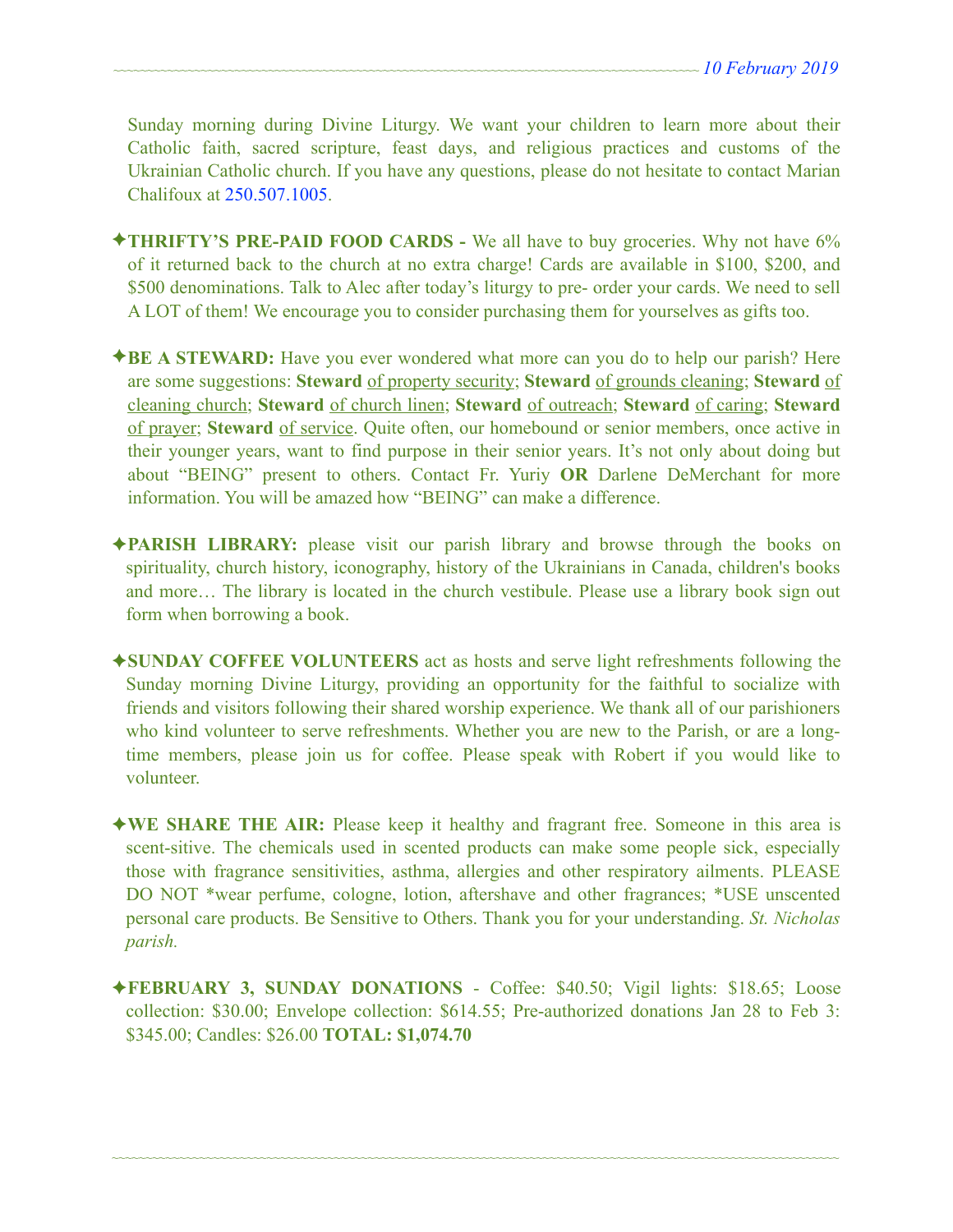# **NEWS**

### The Head of the UGCC met with the newly elected President of the World Congress of Ukrainians Paul Grod

 *His Beatitude Sviatoslav met with the newly elected President of the World Congress of Ukrainians, Mr. Paul Grod, and the newly elected government of the Congress.* 

 UWC's governing bodies include Stefan Romaniw, UWC President's First Vice President, Anna Kisil, UWC Second Vice President, Andrew Futey, Third Vice-President of UWC, Pavlo Sadoha, UWC Regional Representative in Western Europe, Vira Konyk, UWC Regional Representative in Eastern Europe and Serhiy Kasyanchuk, director of UWC representation in Ukraine.

 During the meeting, the sides discussed ways of cooperation between the Ukrainian Greek Catholic Church and the World Congress of Ukrainians.

 In the conversation, it was emphasized that the UGCC is actually the basis of the Ukrainian world, that is, the basis of the unity of Ukrainians living in different countries of the world. The parties agreed that both the UGCC and the UWC should go along with the Ukrainians and give them proper pastoral care. And also help them to preserve their cultural and national identity.

 Also, the Head of the UGCC with the heads of the UWC discussed how best to coordinate the secular movement, which could embody the traditional slogan of the patriarchal movement "For the unity of the Church and nation." "In today's circumstances, in which Ukraine lives, in which the Ukrainians live, this slogan gains a new deep meaning and is a kind of prophetic task left to us by Patriarch Josyf," said the Head of the UGCC.

 At the end of the meeting, His Beatitude Sviatoslav presented to Mr. Grad a jubilee medal on the occasion of the Millennium of St. Sophia of Kyiv. "The wisdom of the Kyivan Church, which formed the basis of our statehood and our national and ecclesiastical identity, is today the foundation upon which we can build our future," said the Head of the UGCC. Also, all participants were presented with a commemorative medal on the occasion of the consecration of the Patriarchal Cathedral of the Resurrection of Christ, "for this very Cathedral is today the unique core of the Ukrainian world."

~~~~~~~~~~~~~~~~~~~~~~~~~~~~~~~~~~~~~~~~~~~~~~~~~~~~~~~~~~~~~~~~~~~~~~~~~~~~~~~~~~~~~~~~~~~~~~~~~~~~~~~~~~~~

*[news.ugcc.ua](http://news.ugcc.ua)*